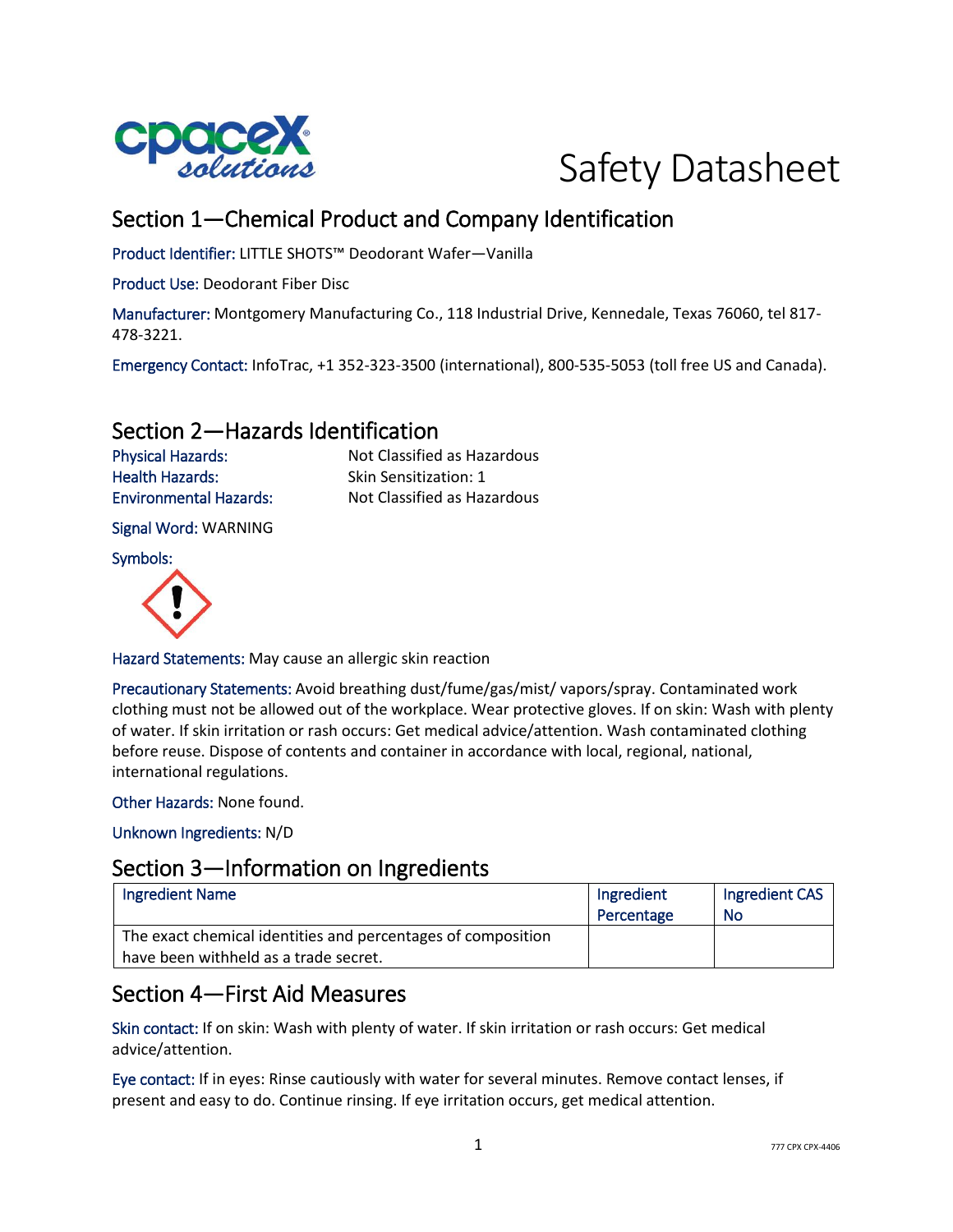Ingestion: If swallowed: No need for first aid is anticipated if material is swallowed. If irritation occurs, seek medical attention.

Inhalation: If inhaled: Get to fresh air. If not breathing or if breathing is difficult, provide respiratory assistance and seek medical attention.

#### Most important symptoms/effects, acute and delayed: N/D

Indication of immediate medical attention/special treatment: N/D

## Section 5—Fire-Fighting Measures

Suitable extinguishing media: Use media suitable to surrounding fire.

Specific hazard arising from chemicals: N/D

Special equipment and precautions: Fire fighters should wear appropriate protective equipment, including self-contained breathing apparatus and impervious clothing.

## Section 6—Accidental Release Measures

Personal precaution, protective equipment, emergency procedures: Avoid contact with eyes. Do not ingest. Wear Personal Protective Equipment (refer to section 8).

Methods and material for containment and clean up: Avoid release to the environment. Stop discharge and contain material. Substantial quantities may be recovered with a vacuum pump. Use explosion proof equipment if flammable or combustible. Otherwise, use appropriate absorbent. Place contaminated material in container suitable for disposal. Use appropriate protective equipment. Be sure there is adequate ventilation. Do not flush to streams or other bodies of water. Contact appropriate environmental agencies if further guidance is required.

## Section 7—Handling and Storage

Precautions for safe handling: Wash thoroughly after handling, especially before eating, drinking, smoking or using restroom facilities. Wash goggles and gloves. Launder contaminated clothing. Do not swallow. Do not get in eyes.

Cautions for safe storage: Keep out of reach of children. Keep container closed when not in use.

Incompatibilities: N/D

## Section 8—Exposure controls/personal protection

Exposure Limits: N/D

Specific Engineering: N/D

Individual protective equipment and measures: N/D

| <u>Jechon Jean Hilysical and Chemical Hopernes</u> |                                   |
|----------------------------------------------------|-----------------------------------|
| <b>Physical State: Solid</b>                       | Flammability (solid, gas): N/D    |
| Color: N/D                                         | Vapor Pressure (mmHg): N/D        |
| <b>Odor: Pleasant scent</b>                        | Vapor Density (air= 1): N/D       |
| Odor Threshold: N/D                                | <b>Relative Density: N/D</b>      |
| pH: N/D                                            | Solubilities: In water: N/D       |
| Melting point/freezing Point: N/D                  | <b>Partition Coefficient: N/D</b> |

### Section 9—Physical and Chemical Properties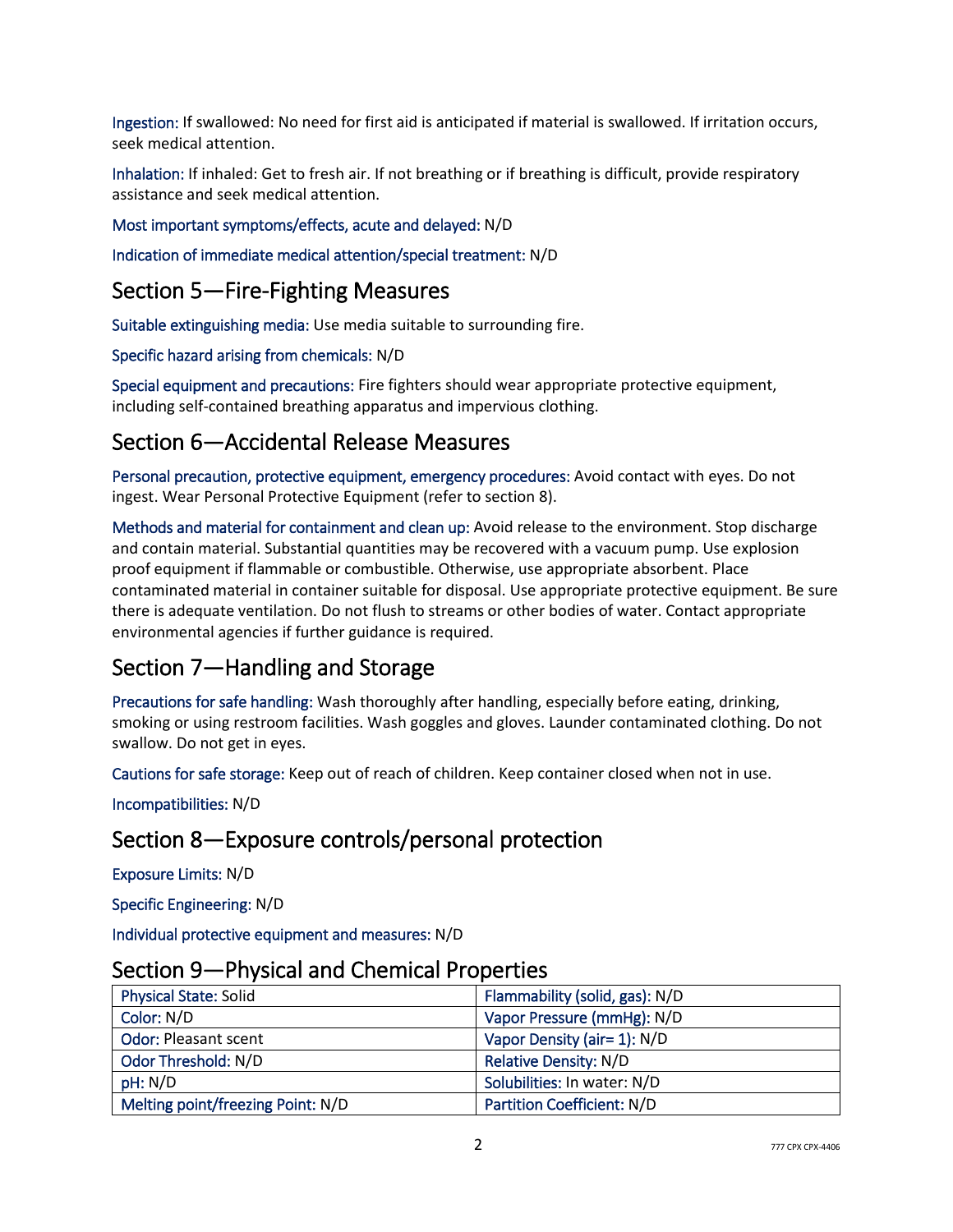| Initial Boiling Point and Boiling Range: N/D      | Auto-Ignition Temperature: N/D |
|---------------------------------------------------|--------------------------------|
| Flash Point: N/D                                  | Decomposition Temperature: N/D |
| Evaporation Rate: N/D                             | Viscosity: N/D                 |
| Upper/Lower Flammability or Explosive limits: N/D |                                |

## Section 10—Stability and Reactivity:

| <b>Chemical Stability: Stable</b>            | Condition to Avoid: N/D                             |
|----------------------------------------------|-----------------------------------------------------|
| Reactivity: No specific reactivity test data | <b>Possibility of Hazardous Reaction: Hazardous</b> |
| available for this mixture.                  | Polymerization: N/D                                 |
| Incompatible Materials: N/D                  | <b>Hazardous Decomposition Products:</b>            |
|                                              | N/D                                                 |

# Section 11—Toxicological information:

Information on the likely routes of exposure: Skin contact, eye contact, inhalation, ingestion.

| <b>Chemical Name</b>                          | Oral LD50     | Dermal LD50 | <b>Inhalation LD50</b> |
|-----------------------------------------------|---------------|-------------|------------------------|
| Ingredient 1                                  | $3,300$ mg/kg | N/D         | N/D                    |
| Product as a Whole                            | 131,056 mg/kg | N/D         | N/D                    |
| The exact chemical identities and percentages |               |             |                        |
| of composition have been withheld as a trade  |               |             |                        |
| secret.                                       |               |             |                        |

Important symptoms: Refer to Section 4—First Aid Measures.

#### Effects of Acute Exposure: N/D

#### Effects of Chronic Exposure: N/D

Carcinogenicity: IARC, ACGIH, NTP, OSHA: No component of this product present at levels greater than or equal to 0.1% is identified as probable, possible or confirmed human carcinogen by IARC, ACGIH, NTP, OSHA respectively.

OSHA: No component of this product present at levels greater than or equal to 0.1% is identified as a carcinogen or potential carcinogen by OSHA

Other Data: Ingredient 1 is considered a skin sensitizer.

## Section 12—Ecological Information:

| Ecotoxicity: N/D                   |                                |
|------------------------------------|--------------------------------|
| Persistence and degradability: N/D | Bioaccumulative Potential: N/D |
| Mobility in Soil: N/D              | Other Adverse Effects: N/D     |

## Section 13—Disposal Considerations

Waste Treatment Method: Dispose of contents and container in accordance with local, regional, national, international regulations.

## Section 14—Transport Information

| UN number:                    | UN proper shipping name:     |
|-------------------------------|------------------------------|
| Transport hazard class(es):   | Packing group if applicable: |
| <b>Environmental hazards:</b> | <b>Special precautions:</b>  |